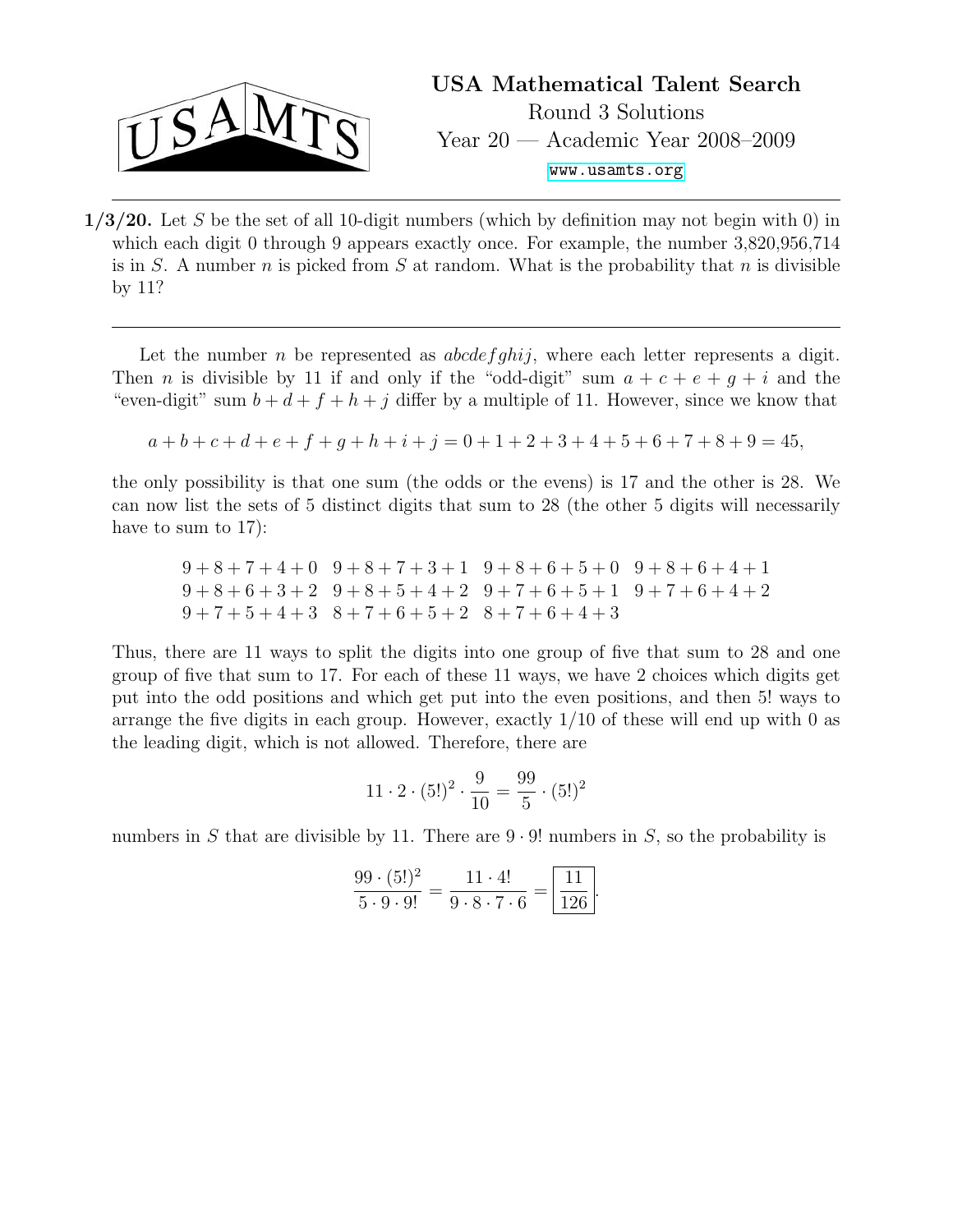

USA Mathematical Talent Search Round 3 Solutions Year 20 — Academic Year 2008–2009 <www.usamts.org>

 $2/3/20$ . Two players are playing a game that starts with 2009 stones. The players take turns removing stones. A player may remove exactly 3, 4, or 7 stones on his or her turn, except that if only 1 or 2 stones are remaining then the player may remove them all. The player who removes the last stone wins. Determine, with proof, which player has a winning strategy, the first or the second player.

position (for the other player). We can start with a small number of stones and work In a *winning position*, there exists a move that either wins the game immediately or leaves the opponent in a losing position. In a losing position, every move results in a winning backwards to classify the winning and losing positions. We will list all positions with 20 or fewer stones:

| $#$ of stones  | Type of position | Winning move (if any)              |
|----------------|------------------|------------------------------------|
| 1              | Winning          | take 1                             |
| $\overline{2}$ | Winning          | take 2                             |
| 3              | Winning          | take 3                             |
| $\overline{4}$ | Winning          | take 4                             |
| $\overline{5}$ | Losing           | must leave 1 or 2                  |
| 6              | Losing           | must leave 2 or 3                  |
| $\overline{7}$ | Winning          | take 7                             |
| 8              | Winning          | take 3                             |
| 9              | Winning          | take 3                             |
| 10             | Winning          | take 4                             |
| 11             | Losing           | must leave $4, 7, \text{ or } 8$   |
| 12             | Winning          | take 7                             |
| 13             | Winning          | take 7                             |
| 14             | Winning          | take 3                             |
| 15             | Winning          | take 4                             |
| 16             | Losing           | must leave $9, 12, \text{ or } 13$ |
| 17             | Losing           | must leave 10, 13, or $14$         |
| 18             | Winning          | take 7                             |
| 19             | Winning          | take 3                             |
| 20             | Winning          | take 3                             |

Clearly we do not want to continue doing this up to 2009, but we notice that the pattern repeats every 11 stones. Specifically, we note that the position type (winning or losing) only depends on the number of stones modulo 11: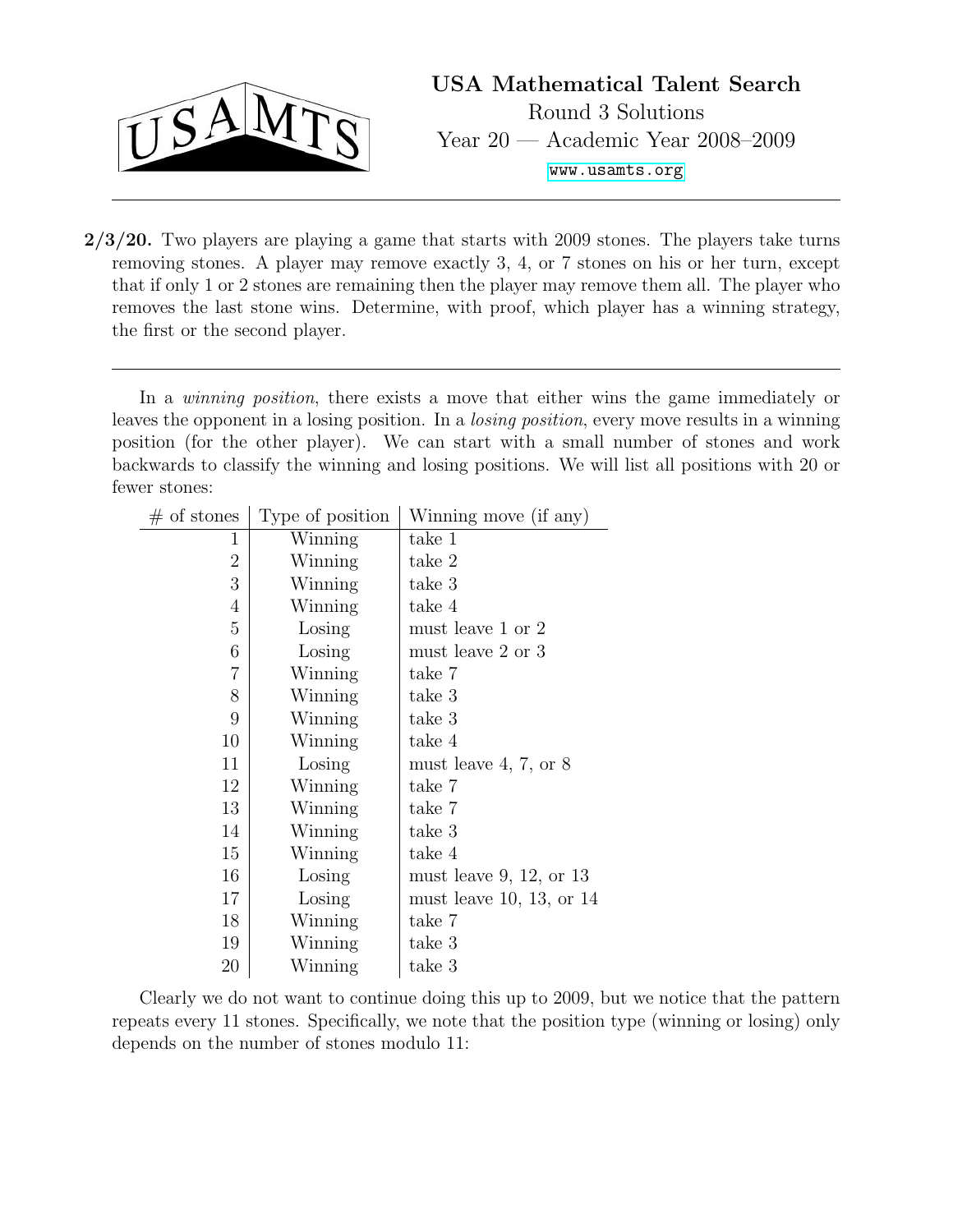

USA Mathematical Talent Search Round 3 Solutions Year 20 — Academic Year 2008–2009 <www.usamts.org>

| $\#$ of stones (mod 11) | Type of position | Winning move (if any)                      |
|-------------------------|------------------|--------------------------------------------|
| $\theta$                | Losing           | must leave 4, 7, or $8$                    |
| ⊥                       | Winning          | take $7$ to leave $5$ (or take $1$ to win) |
| $\overline{2}$          | Winning          | take 7 to leave 6 (or take 2 to win)       |
| 3                       | Winning          | take 3 to leave 0                          |
| 4                       | Winning          | take 4 to leave 0                          |
| 5                       | Losing           | must leave $1, 2, \text{or } 9$            |
| 6                       | Losing           | must leave $2, 3$ , or $10$                |
| 7                       | Winning          | take 7 to leave 0                          |
| 8                       | Winning          | take 3 to leave 5                          |
| 9                       | Winning          | take 3 to leave 6                          |
| 10                      | Winning          | take 4 to leave 6                          |

(Note that that stones that are "left" in the above table indicates the number of stones modulo 11.)

Again, we note that from each winning position, there exists a move to a losing position, and from each losing position, all moves go to winning positions.

Since  $2009 = (182)(11) + 7 \equiv 7 \pmod{11}$ , the first player wins by taking 7 stones to leave a multiple of 11.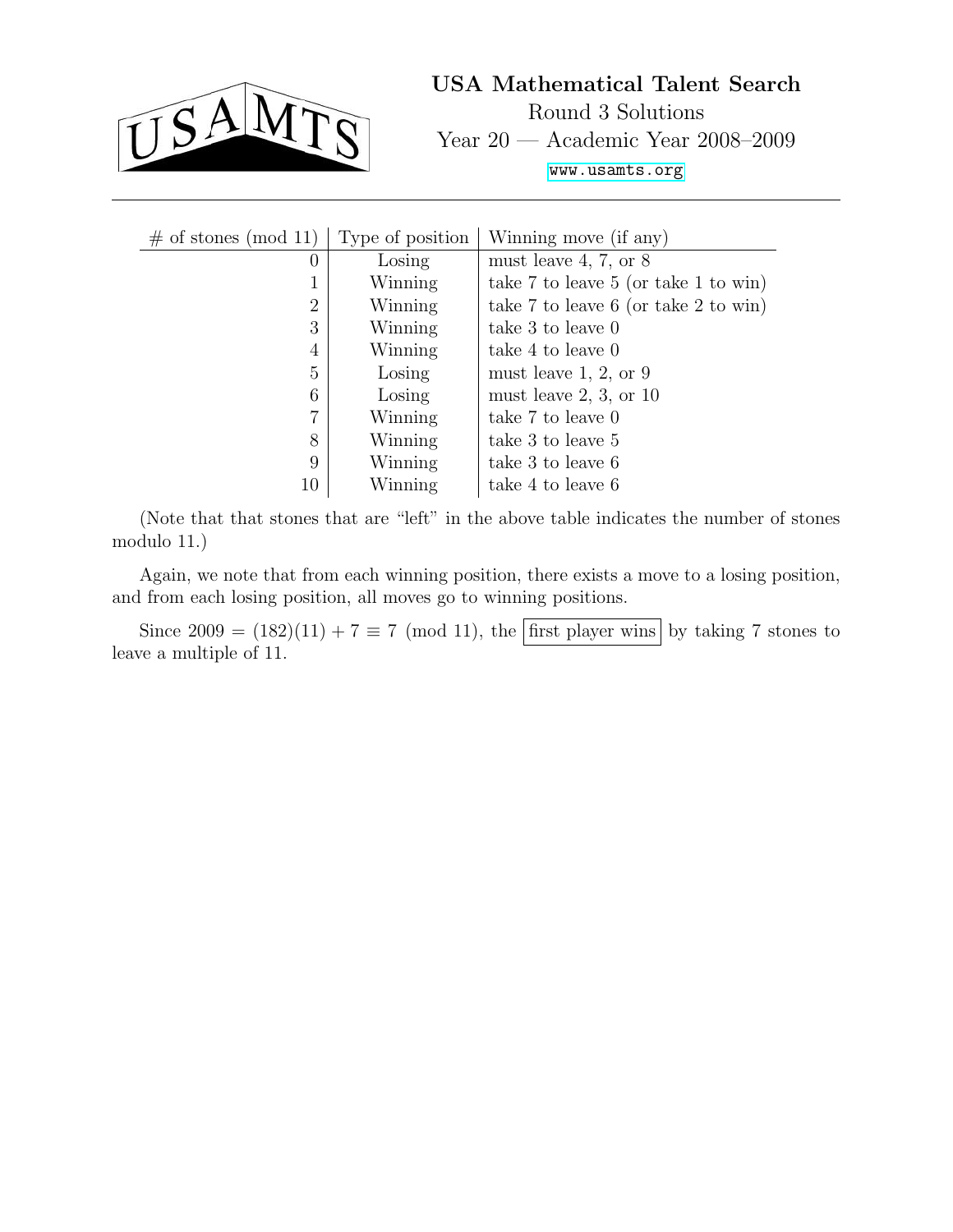

 $3/3/20$ . Let a, b, c be three positive integers such that

 $(\text{lcm}(a, b))(\text{lcm}(b, c))(\text{lcm}(c, a)) = (abc) \text{gcd}(a, b, c),$ 

where "lcm" means "least common multiple" and "gcd" means "greatest common divisor." Given that no quotient of any two of  $a, b, c$  is an integer (that is, none of  $a, b, c$  is an integer multiple of any other of a, b, c), find the minimum possible value of  $a + b + c$ .

Let p be any prime, and suppose that  $p^r$ ,  $p^s$ ,  $p^t$  are the maximum prime powers that are factors of a, b, c, respectively. Without loss of generality, suppose that  $r \leq s \leq t$ . Then, isolating the powers of  $p$  in our given equation gives us

$$
(p^s)(p^t)(p^t) = p^{r+s+t}p^r,
$$

so  $s + 2t = 2r + s + t$ , giving  $t = 2r$ .

Therefore, for any prime that appears as a factor in  $a, b, c$ , the greatest exponent of that prime (in a, b, or c) must be exactly twice the smallest exponent of that same prime (in a, b, or c). In particular, if any prime divides one of  $a, b$ , and  $c$ , then it must divide all of them.

We cannot have  $a, b, c$  all be a power of the same prime, since then clearly the smallest one would divide the largest one.

Suppose that each of a, b, c are divisible by exactly two primes p and q. We cannot have one of a, b, c have the largest power of both primes simultaneously, since otherwise the other two numbers would divide it. So without loss of generality, suppose that a has the largest power of p and b has the largest power of q. Since c does not divide a or b, we must have that c has a higher power of q than  $a$  and a higher power of  $p$  than  $b$ . So we cannot have  $a = p^2q$  and  $b = pq^2$ , since this would imply  $c = p^2q^2$  and now a and b each divide c. The next smallest possibility is  $a = p^4q^2$ ,  $b = p^2q^4$ , and  $c = p^3q^3$ . Plugging in the smallest possible primes  $p = 2$  and  $q = 3$  gives

$$
a = 2432 = 144
$$
,  $b = 2234 = 324$ ,  $c = 2333 = 216$ ,

so the sum is  $a + b + c = 684$ . This is the smallest sum with two primes.

Now suppose that each of a, b, c are divisible by exactly three primes  $p,q,r$ . The smallest possibility is if, for each prime, two of the numbers are divisible by the prime and the third is divisible by the prime squared; that is,  $a = p^2qr$ ,  $b = pq^2r$ , and  $c = pqr^2$ . Plugging in the smallest primes  $p = 2$ ,  $q = 3$ , and  $r = 5$  gives

$$
a = 22 \cdot 3 \cdot 5 = 60, \ b = 2 \cdot 32 \cdot 5 = 90, \ c = 2 \cdot 3 \cdot 52 = 150,
$$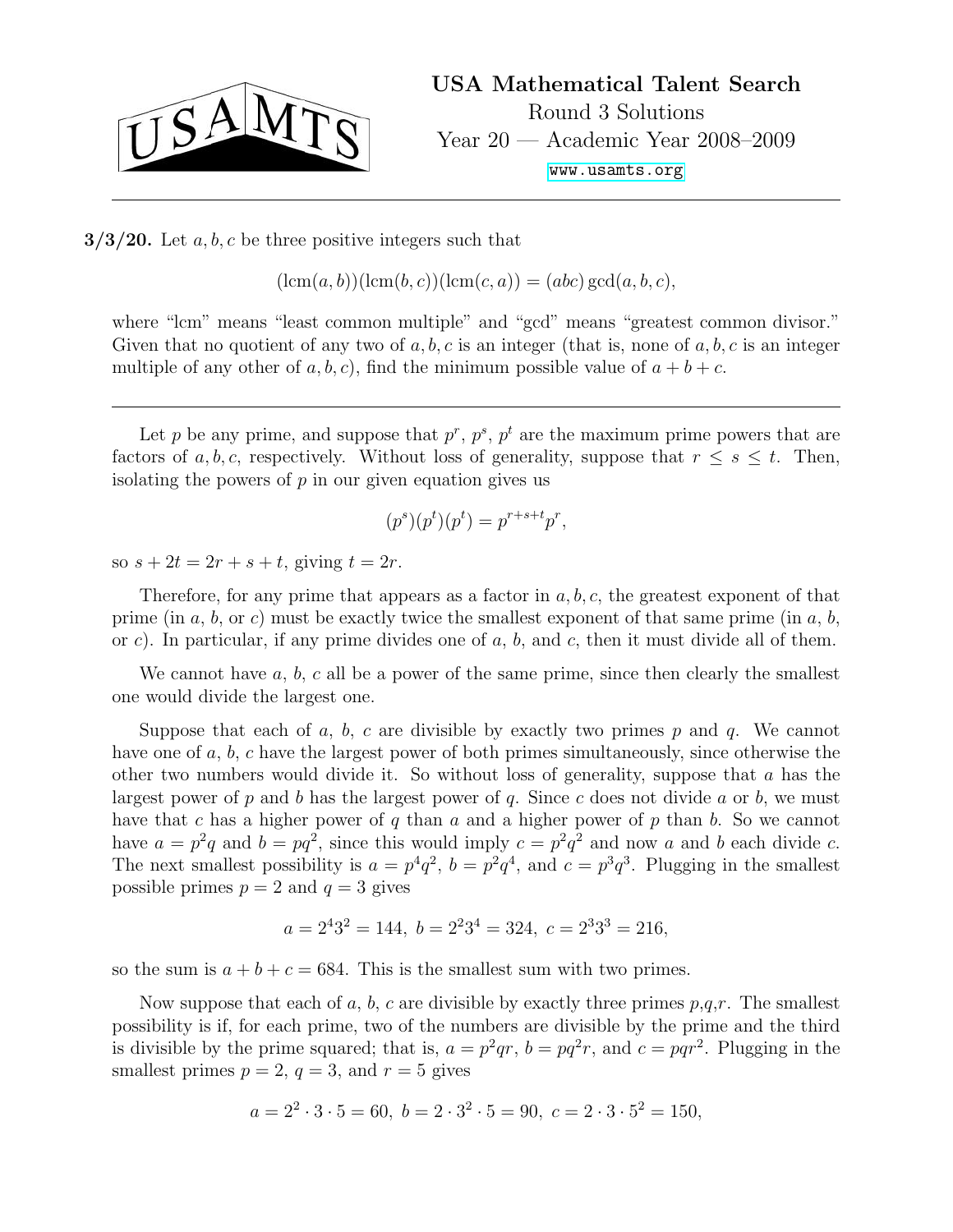

giving a sum of  $a + b + c = 60 + 90 + 150 = 300$ . This is the smallest sum with three primes, and is the smallest sum we've found so far.

If there are 4 or more primes, then each number must be at least  $2 \cdot 3 \cdot 5 \cdot 7 = 210$ , so the sum must be at least 630, which is larger than our previous example.

So the smallest possible sum is  $300$ .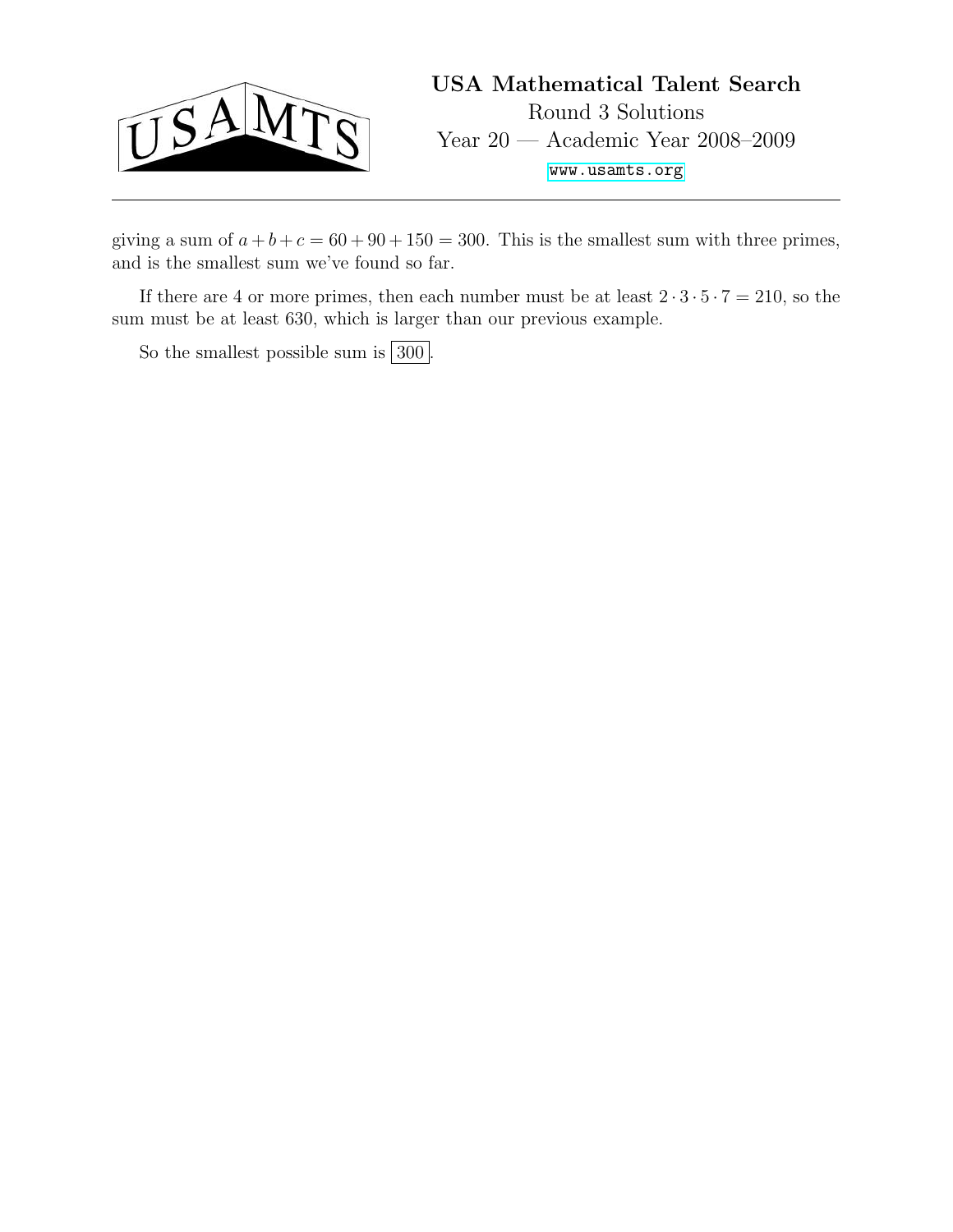

4/3/20. Given a segment  $\overline{BC}$  in plane P, find the locus of all points A in P with the following property:

There exists exactly one point D in  $P$  such that ABDC is a cyclic quadrilateral and  $\overline{BC}$  bisects  $\overline{AD}$ , as shown at right.

of intersection of  $\overline{AD}$  and  $\overline{BC}$ , with  $-1 < s < 1$ . Then, since E We set up coordinates: let  $B = (-1,0)$  and  $C = (1,0)$ . Let  $A = (x, y)$  be a point in our locus. Let  $E = (s, 0)$  be the point is the midpoint of  $\overline{AD}$ , we get  $D = (2s - x, -y)$ . Since ABDC is cyclic, we use Power of a Point at the point  $E$  to get the

$$
\sum_{B}
$$

equation  $(EB)(EC) = (EA)(ED)$ ; after plugging in the coordinates, this gives

$$
(1 - s)(1 + s) = (s - x)^2 + y^2.
$$

Simplifying gives

$$
1 - s^2 = s^2 - 2xs + x^2 + y^2,
$$

which gives the quadratic in s:

$$
2s^2 - 2xs + x^2 + y^2 - 1 = 0.
$$

Because the point  $D$  is uniquely determined, this equation must have exactly one solution in  $s$ , so its discriminant (as a quadratic in  $s$ ) must be 0. That is,

$$
4x^2 - 8(x^2 + y^2 - 1) = 0.
$$

Simplifying this expression gives

$$
\frac{x^2}{2} + y^2 = 1.
$$

So the locus of A is the set of solutions  $(x, y)$  to the above equation such that ABC is a nondegenerate triangle. Thus, we get an ellipse, centered at  $(0, 0)$  (the midpoint of  $BC$ ), nondegenerate triangle. Thus, we get an ellipse, centered at  $(0,0)$  (the midpoint of  $BC$ ),<br>with major axis along  $\overline{BC}$  with length  $\sqrt{2}(BC)$ , and minor axis with length  $BC$ ; however, the two points on the ellipse at the ends of the major axis are not part of the locus (since at these points  $ABC$  is degenerate). Note that B and C are the foci of the ellipse.

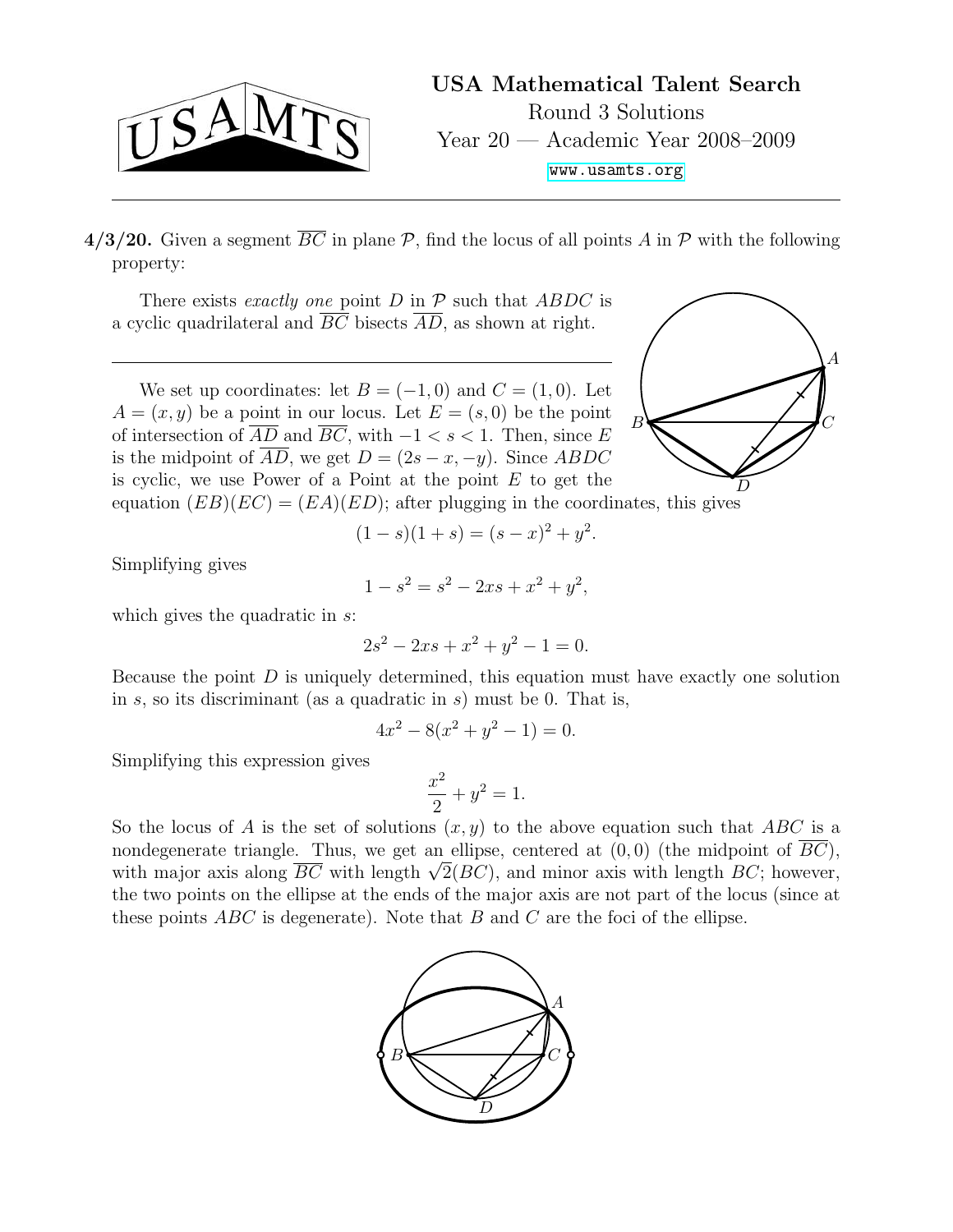

 $5/3/20$ . Let b be an integer such that  $b \geq 2$ , and let  $a > 0$  be a real number such that  $\frac{1}{a}$ a  $+$ 1 b  $> 1$ . Prove that the sequence

 $|a|, |2a|, |3a|, \ldots$ 

contains infinitely many integral powers of b. (Note that  $|x|$  is defined to be the greatest integer less than or equal to  $x$ .)

 $m \geq M$ , the number  $b^m$  is not equal to  $\lfloor ka \rfloor$  for any positive integer k. This means that for We proceed by contradiction. Suppose that, for some positive integer  $M$  and all integers any given  $m > M$ , there exists a number *n* such that

$$
na < bm < bm + 1 \le (n + 1)a.
$$
 (1)

We first prove that (1) implies

$$
bna < b^{m+1} < b^{m+1} + 1 \le (bn + 1)a.
$$
\n(2)

Since  $na < b^m$ , we get  $bna < b^{m+1}$  after multiplication by b, which gives the left inequality of (2).

We now prove the right half of (2). Since  $b^m + 1 \leq (n+1)a$  from (1), we multiply by b to get

$$
b^{m+1} + b \le (bn + b)a. \tag{3}
$$

Since  $\frac{1}{1}$ a  $+$ 1 b > 1, we get that  $a(b-1) < b$ , and by adding  $b^{m+1}$  we get

$$
b^{m+1} + a(b-1) < b^{m+1} + b. \tag{4}
$$

Combining (4) with (3), we get that

$$
b^{m+1} < (bn+b)a - a(b-1) = (bn+1)a. \tag{5}
$$

However, we cannot have  $|(bn+1)a| = b^{m+1}$ , since this would violate our original assumption that  $b^{m+1}$  is not of the form  $\lfloor ka \rfloor$  for any positive k. Therefore, in light of (5), we must have

 $b^{m+1} + 1 \leq (bn + 1)a$ ,

and the right half of (2) is proved.

We now apply (2) repeatedly to get the inequalities

$$
b^{r}na < b^{m+r} < b^{m+r} + 1 \leq (b^{r}n + 1)a,
$$